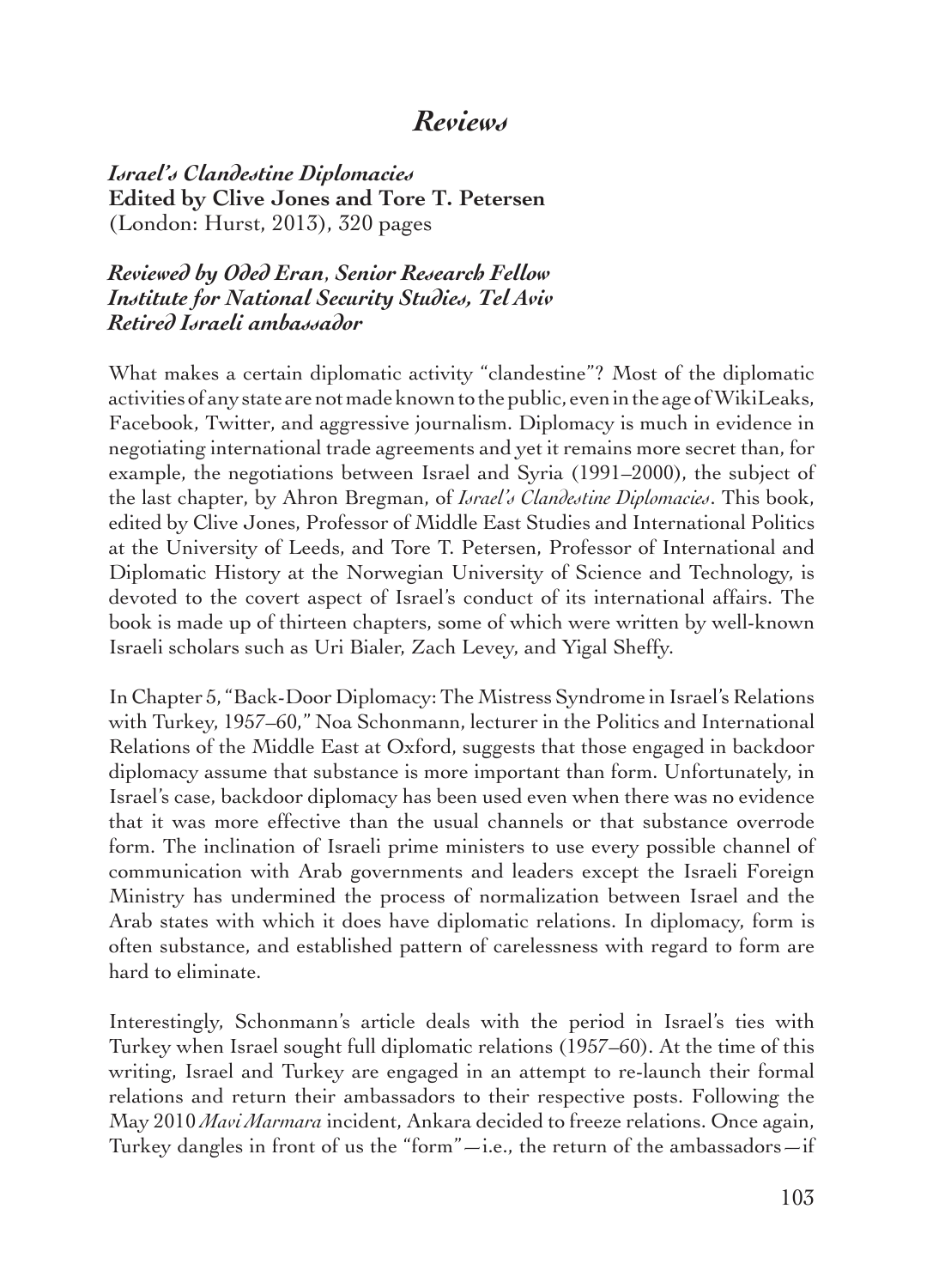its demands are met. But if an Israeli ambassador presents his or her credentials to a Turkish head of state, there is no guarantee that he or she will be used to convey secret messages from the Israeli government. In fact, it is more likely that other channels would be used. This is the crux of the discussion on the clandestine aspects of Israel's foreign policy and the channels used in the application of that policy. This, of course, has to do with the built-in tension in any parliamentary system of government between the head of the executive branch and the person who is directly responsible for running the foreign policy apparatus.

In Israel's case, this tension was exacerbated by the fact that David Ben-Gurion overshadowed and even dwarfed the newly-established state's first foreign minister, Moshe Sharett. It could be said that the combination of the disparity in their personal stature and the fact that the prime minister also had ministerial responsibility for the Mossad dealt the Israeli Foreign Ministry a blow from which it has never fully recovered.

Asaf Siniver, Senior Lecturer in International Security at the University of Birmingham, suggests in Chapter 7, "The Limits of Public Diplomacy: Abba Eban and the June 1967 War," that Foreign Minister Abba Eban lost power to the Ministry of Defense. In fact, Eban fell victim to a well-established pattern of limiting the influence of the Foreign Ministry. He was simply too weak and too far removed from the ruling elite, which at that time were nearly all of East European origin and drawn from the Israeli center-left bloc, which retained political power until 1977. Even Golda Meir, who succeeded Sharett as foreign minister, could not stand up to the younger Shimon Peres and Moshe Dayan, who were especially close to Ben-Gurion and were the central figures on key defense and foreign affairs issues.

Next year, Germany and Israel will mark the fiftieth anniversary of the establishment of bilateral diplomatic relations. The relations between the two countries developed in the wake of long negotiations over reparations for Nazi crimes during World War II. Later, in the mid-1950s, they focused on military and intelligence cooperation. BESA Center researcher Shlomo Shpiro, author of Chapter 10, entitled "Shadowy Interests: West German-Israel Intelligence and Military Cooperation, 1957–82," fails to mention the important role played by Peres and Asher Ben Natan on the Israeli side, and Franz Josef Strauss on the German one. As foreign minister, Gold Meir fumed when she discovered the activities being conducted in Germany behind her back, but she could do nothing to stop them or to have responsibility for them shifted to her own ministry.

When Peres became foreign minister in 1992, he did not, as Siniver suggests, initiate the process of rehabilitation of the Ministry of Foreign Affairs. The Madrid